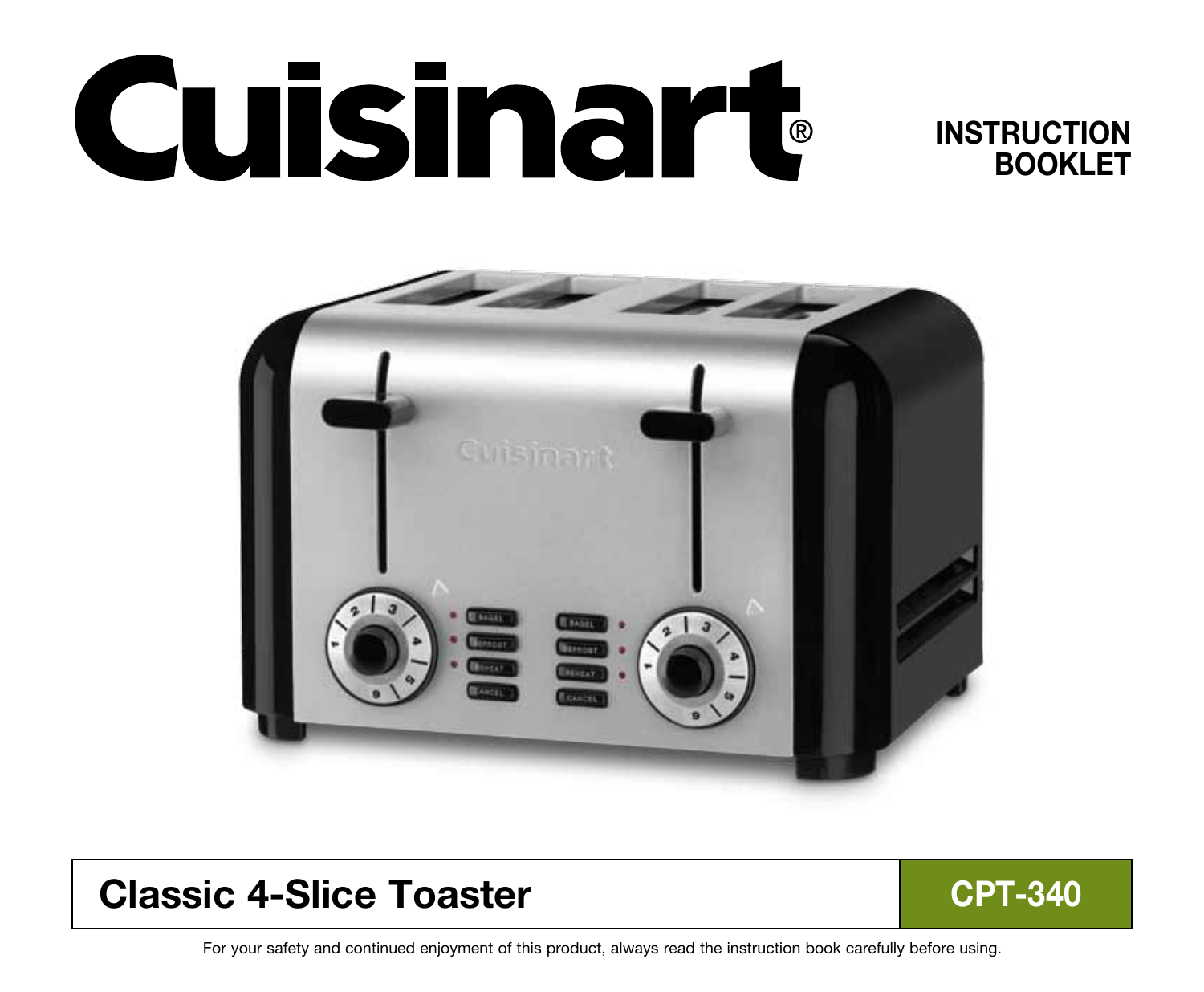# IMPORTANT SAFEGUARDS

When using an electrical appliance, basic safety precautions should always be followed, including the following:

- 1. Read all instructions.
- 2. Always unplug from outlet when not in use and before cleaning. Allow to cool before cleaning or handling.
- 3. Do not touch hot surfaces. Use handles or knobs.
- 4. To protect against electrical shock, do not place any part of the toaster in water or other liquid. See instructions for cleaning.
- 5. Close supervision is necessary when any appliance is used by or near children.
- 6. Do not operate any appliance with a damaged cord or plug, or after the appliance has malfunctioned or has been dropped or damaged in any way, or if it is not operating properly. Return the toaster to the nearest Cuisinart Repair Center for examination, repair or mechanical or electrical adjustment.
- 7. The use of accessory attachments not recommended by Cuisinart may cause injury.
- 8. Do not use outdoors.
- 9. Do not let cord hang over the edge of the table or countertop or touch hot surfaces.
- 10. Do not place toaster on or near a hot gas or electric burner or in a heated oven.
- 11. Do not use this toaster for other than intended use.
- 12. Oversize foods, metal foil packages or utensils must not be inserted in the toaster, as they may involve a risk of fire or electric shock.
- 13. A fire may occur if the toaster is covered or touching flammable materials, such as curtains, draperies or walls when in operation. Do not operate under wall cabinets.
- 14. Do not attempt to dislodge food when the toaster is plugged into electrical outlet.
- 15. To avoid possibility of fire, do not leave toaster unattended during use.
- 16. To disconnect, push the cancel button, then remove plug from wall.
- 17. WARNING: TO REDUCE THE RISK OF FIRE OR ELECTRIC SHOCK, REPAIR SHOULD BE DONE ONLY BY AUTHORIZED PERSONNEL. NO USER SERVICEABLE PARTS ARE INSIDE.
- 18. Do not operate your appliance in an appliance garage or under a wall cabinet. When storing in an appliance garage always unplug the unit from the electrical outlet. Not doing so could create a risk of fire, especially if the appliance touches the walls of the garage or the door touches the unit as it closes.

# SAVE THESE INSTRUCTIONS FOR HOUSEHOLD USE ONLY SPECIAL CORD SET INSTRUCTIONS

A short power-supply cord is provided to reduce the risks resulting from becoming entangled in or tripping over a longer cord. Longer extension cords are available and may be used if care is exercised in their use.

If a long extension cord is used, the marked electrical rating of the extension cord should be at least as great as the electrical rating of the appliance, and the longer cord should be arranged so that it will not drape over the countertop or tabletop where it can be pulled on by children or tripped over unintentionally.

NOTICE:This appliance has a polarized plug (one blade is wider than the other).

As a safety feature to reduce the risk of electric shock, this plug will fit in a polarized outlet only one way. If the plug does not fit fully in the outlet, reverse the plug. If it still does not fit, contact a qualified electrician. Do not attempt to defeat this safety feature.

# TABLE OF CONTENTS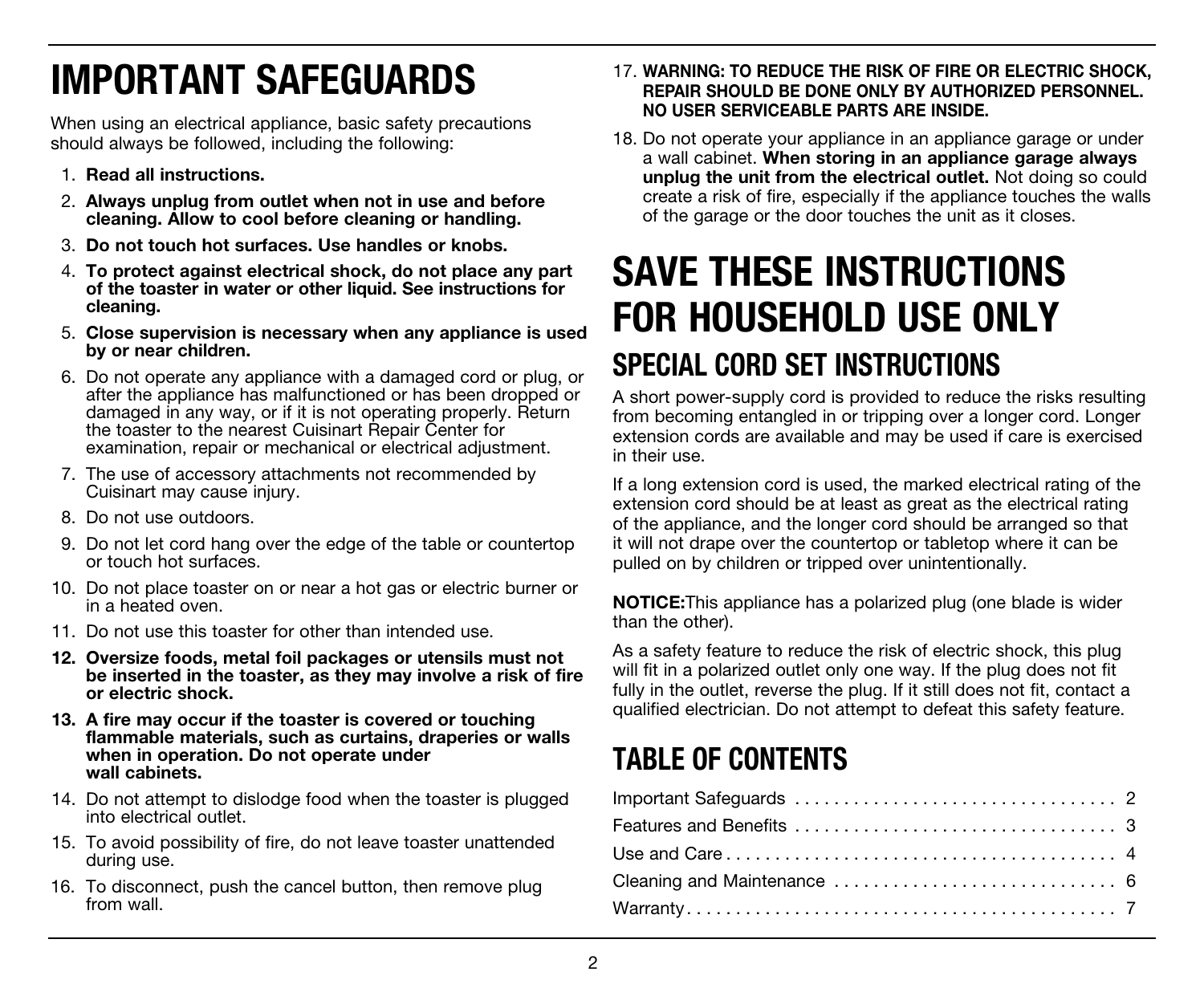## FEATURES AND BENEFITS

#### 1. Dual Toasting Slots

Two sets of controls toast breads on different settings. Use controls and carriage lever on the left for slots 1 and 2 and controls and carriage lever on the right for slots 3 and 4.

#### 2. Extra-Lift Carriage Control Lever

 Brings the toast close to the top of the toaster, making it easy to remove the smallest items.

#### 3. Browning Control

Sets desired toast color from light to dark. with six browning levels.

#### 4. Bagel Button

Add extra time to toasting cycle. LED lights when selected.

#### 5. Defrost Button

 Defrosts and toasts frozen bread. LED lights when selected.

#### 6. Reheat Button

 Reheats without browning or toasting. LED lights when selected.

#### 7. Cancel Button

Interrupts toasting process.

#### 8. Slide-out Crumb Tray (not shown)

Pulls out to clean crumbs that collect in bottom of toaster.

#### 9. Cord Storage (not shown)

Takes up excess cord and keeps countertop neat.

#### 10. BPA Free (not shown)

All parts that come in contact with food are BPA Free.

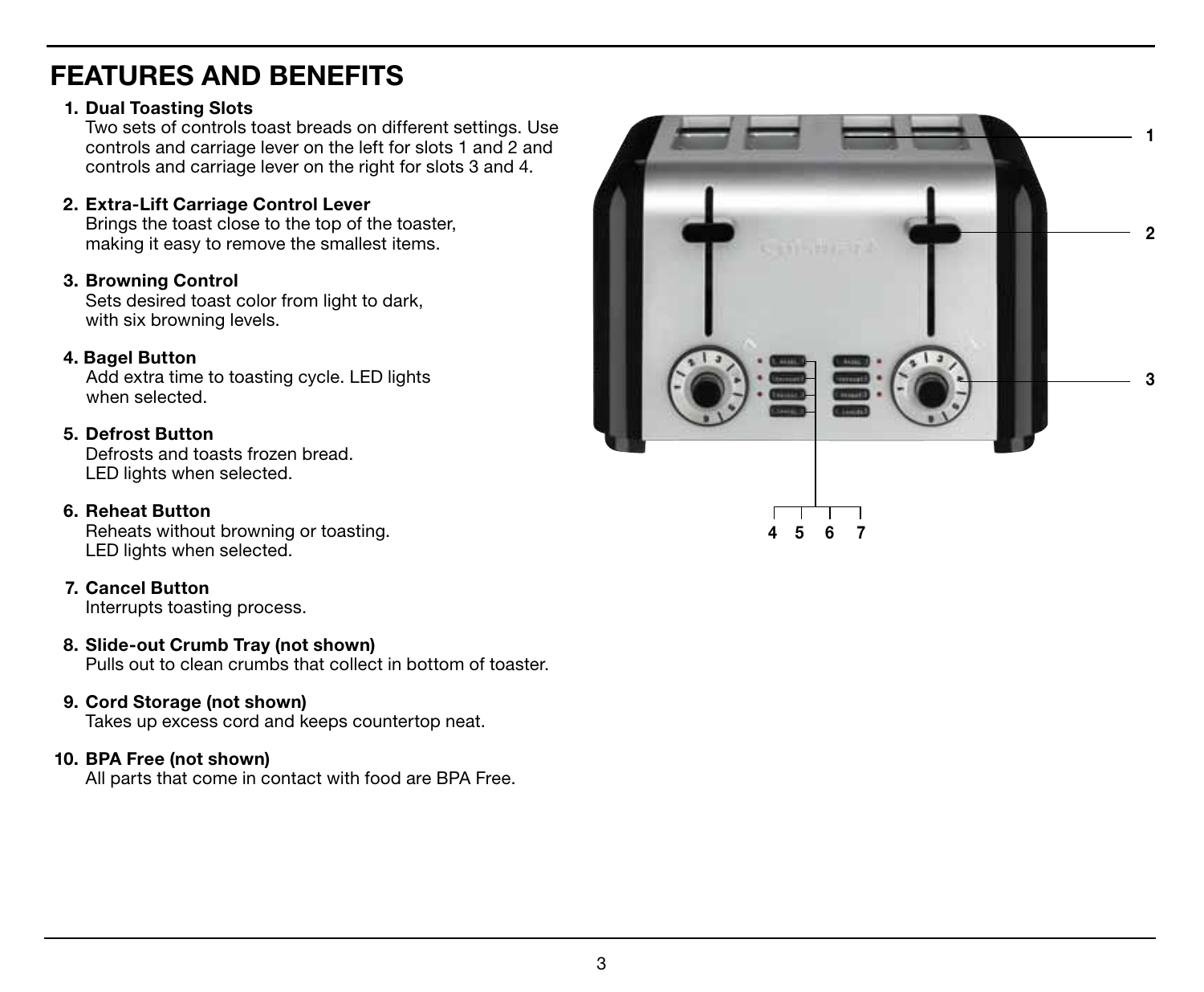# USE AND CARE

Unwind the power cord. Check that the crumb tray is in place and that there is nothing in the toaster slot. Plug power cord into the wall outlet.

#### 1. Insert Slice(s) of Bread

Be sure that multiple slices do not overlap and that the carriage is in the up position.

#### 2. Set the Browning Control

Turn rotary dial to the desired position:

| <b>Dial Setting</b> | Color          |
|---------------------|----------------|
| $1 - 2$             | light          |
| $3 - 4$             | medium<br>dark |
| 5-6                 |                |

#### Some notes on browning

Toasting is a combination of cooking and drying of the bread. Therefore, differences in moisture level from one bread to another can result in varying toasting times.

- For slightly dry bread, use a lower setting than you normally would.
- For very fresh bread or whole wheat bread, use a higher setting than normal.
- Breads with very uneven surfaces (such as English muffins) will require a higher toast setting.
- Thickly cut pieces of bread (including bagels) will take longer to toast, sometimes significantly longer, since more moisture must be evaporated from the bread before toasting can occur. Very thick pieces may require two cycles.
- When toasting raisin or other fruit breads, remove any loose raisins, etc. from the surface of the bread before placing into the toaster. This will help prevent fruit pieces from falling into the toaster or sticking on the guide wires in the slot.
- Before toasting bagels, slice each bagel into two equal halves.

#### Single Slice Toasting

If you are toasting a single slice of bread, set the heat selector to a lighter setting than you normally would. The toaster is designed to heat the whole toasting chamber for two slices. By lowering the heat for a single slice, you won't overtoast.

These breads and pastries should be warmed using the Defrost button

#### Frozen Waffles, Pancakes, French Toast and Frozen Bagels

#### Toaster pastries

Exercise caution with toaster pastries; the filling can become quite hot, long before the surface of the pastry becomes browned. Never leave toaster pastries unattended while toasting or warming.

#### 3. To Begin Toasting

Press the carriage lever until it locks into the down position.

#### 4. To Stop Toasting

 When the toasting cycle is finished, the toast will be raised. If you wish to stop the cycle before it is finished, simply press the Cancel button.

#### **Tips**

- Never force foods into the toasting slot. Foods should fit freely between the guide wires.
- Do not place buttered breads or pastries with fillings or frostings in the toaster, as this could create a fire hazard.
- Uneven toasting is usually due to bread slices of uneven thickness.
- After use, unplug your toaster from the electrical outlet.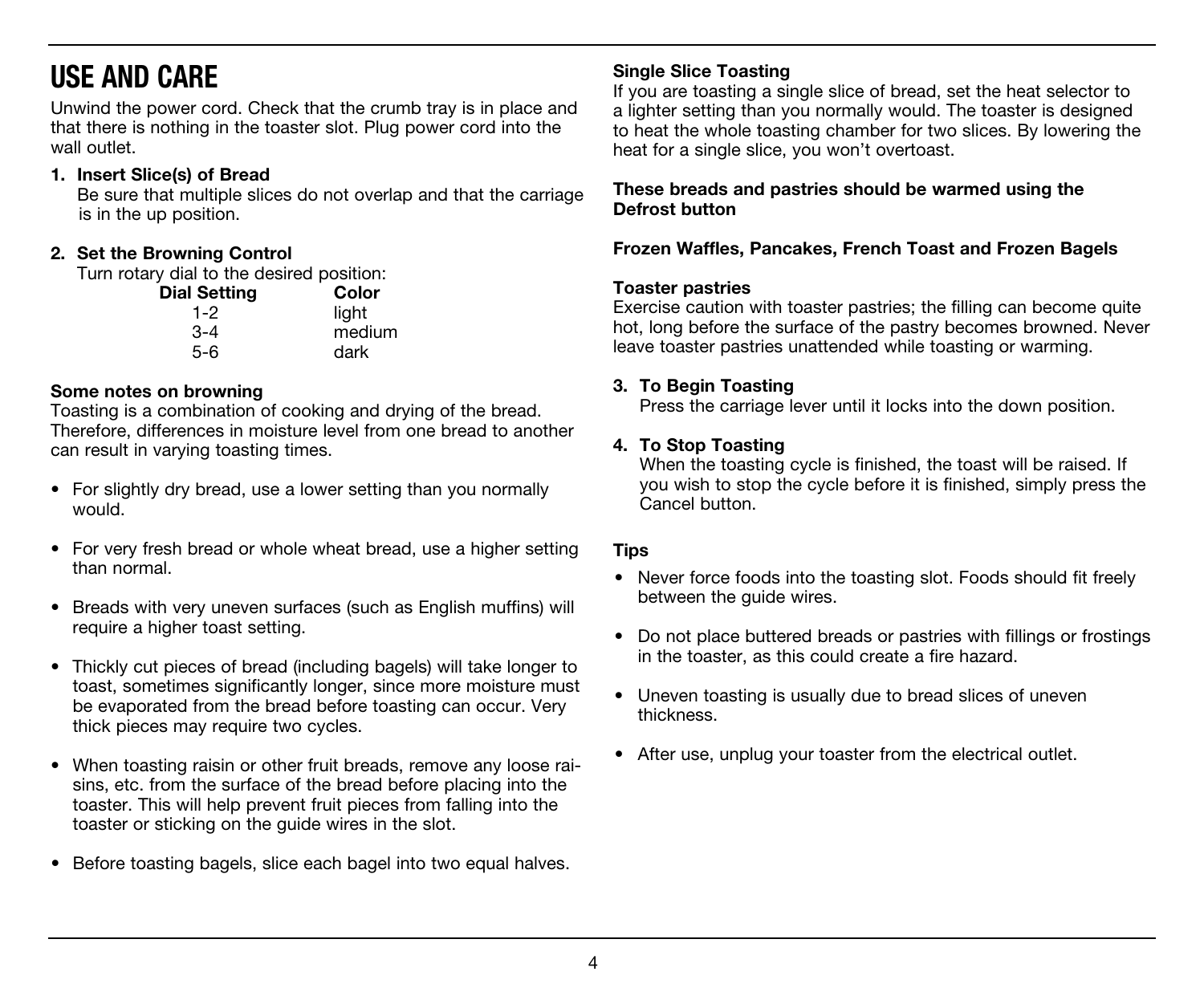#### Defrost Button

The Defrost feature is designed to first defrost and then toast the bread, which extends the toasting cycle slightly.

#### 1. Insert slice(s) of bread

 Be sure that multiple slices do not overlap and the carriage is in the up position.

#### 2. Set the Browning Control

#### Setting 1-2

 For refrigerated breads and thinner frozen items such as frozen pancakes.

#### Setting 3-4

 For toaster pastries, frozen waffles and (thin) French toast, and refrigerated bagels.

#### Setting 5-6

 For thicker frozen items such as bagels, hand-cut bread and thick French toast.

- 3. Press the carriage control lever until it locks into position.
- 4. Press the Defrost button. Red LED indicates feature is activated.

#### To stop cycle

When the defrost cycle is complete, the toaster will raise the bread. If you wish to stop the cycle before it is finished, simply press the Cancel button to interrupt.

After use, unplug the toaster from the electrical outlet.

#### REHEAT BUTTON

The reheat feature allows you to reheat bread without browning or toasting.

#### 1. Insert slice(s) of bread.

 Be sure that multiple slices do not overlap and the carriage is in the up position.

- 2. Press the carriage control lever until it locks into position.
- 3. Press the Reheat button. Red LED indicates feature is activated.

#### To stop cycle

When the reheat cycle is complete, the toaster will raise the bread. If you wish to stop the cycle before it is finished, simply press the Cancel button to interrupt.

#### BAGEL BUTTON

The bagel feature adds extra time to the toasting cycle.

#### 1. Insert slice(s) of bread or halved bagels.

 Be sure that multiple slices do not overlap and the carriage is in the up position.

2. Press the carriage control lever until it locks into position.

#### 3. Press the Bagel button. Red LED indicates feature is activated.

#### To stop cycle

 When the bagel cycle is complete, the toaster will raise the bread. If you wish to stop the cycle before it is finished, simply press the cancel button to interrupt.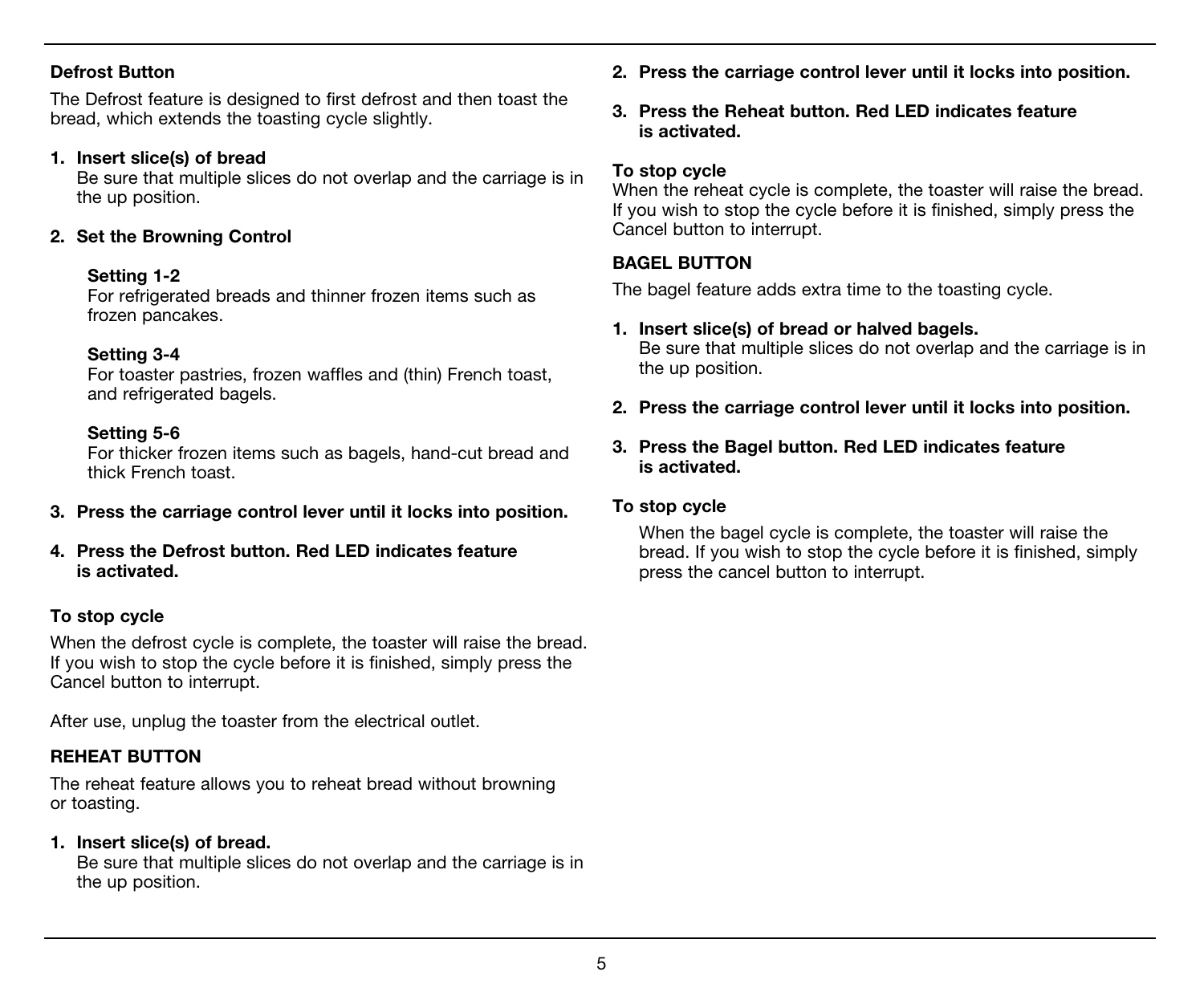# CLEANING AND MAINTENANCE

Always allow the toaster to cool completely before cleaning.

- 1. Always unplug the toaster from the electrical outlet.
- 2. Do not use abrasive cleansers. Simply wipe the exterior with a clean damp cloth and dry thoroughly. Apply any cleansing agent to a cloth, not to the toaster, before cleaning.
- 3. To remove crumbs, slide out the crumb tray and discard crumbs. Wipe clean and replace. Never operate the toaster ` without the crumb tray in place.
- 4. To remove any pieces of bread remaining in the toaster, turn the toaster upside down and gently shake. Never insert any hard or sharp instruments into the slot, as this could damage the toaster and cause a safety hazard.
- 5. Never wrap the cord around the outside of the toaster. Use the cord storage cleats on the underside of the toaster.
- 6 Any other servicing should be performed by an authorized service representative.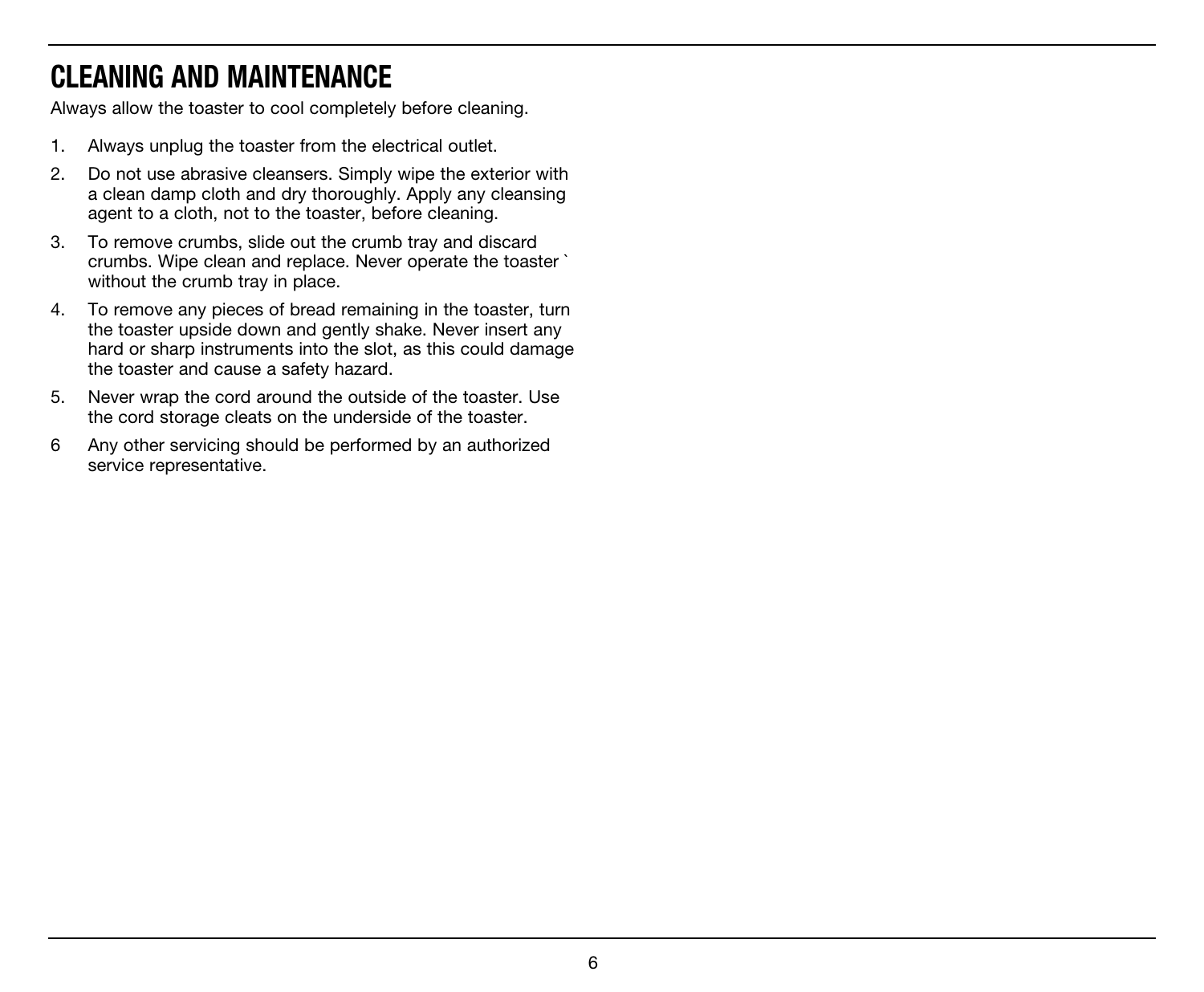## CUISINART® CLASSIC 4-SLICE TOASTER LIMITED 3 YEAR WARRANTY

This limited warranty is available to consumers only. You are a consumer if you own a Cuisinart® Classic 4-Slice Toaster which was purchased at retail for personal, family or household use. Except as otherwise required under applicable state law, this warranty is not available to retailers or other commercial purchasers or owners.

We warrant that your Cuisinart® Classic 4-Slice Toaster will be free of defects in materials and workmanship under normal home use for three years from the original date of purchase.

We recommend that you visit our website, **www.cuisinart.com** for a fast, efficient way to complete your product registration. However, product registration does not eliminate the need for the consumer to maintain the original proof of purchase in order to obtain the warranty benefits. In the event that you do not have proof of purchase date, the purchase date for purposes of this warranty will be the date of manufacture. If your toaster should prove to be defective within the warranty period, we will repair or replace it at our option, without charge to you. To obtain warranty service, simply send the defective product to:

Cuisinart 7811 North Glen Harbor Blvd. Glendale, AZ 85307 or call our Consumer Service Center toll-free at 1-800-726-0190.

To facilitate the speed and accuracy of your return, please also enclose \$7.00 for shipping and handling of the product. **CA residents need only** provide proof of purchase and should call 1-800-726-0190 for shipping instructions. Please be sure to include a return address, description of the product defect, product serial number and any other information pertinent to the product's return. Please pay by check or money order.

This warranty gives you specific legal rights and you may have other rights which vary from state to state.

If you have any questions about the safety features of yourCuisinart® Classic 4-Slice Toaster, please call us, toll-free, at 1-800-726-0190.

## BEFORE RETURNING YOUR CUISINART PRODUCT

If you are experiencing problems with your Cuisinart product, we suggest that you call our Consumer Service Center at 1-800-726-0190 before returning the product for servicing. Often, our Consumer Service Representatives can help solve the problem without having the product

serviced. If servicing is needed, a representative can confirm whether the product is under warranty and direct you to the nearest service location.

Your Cuisinart® Classic 4-Slice Toaster has been manufactured to the strictest specifications and has been designed for use only in 120 volt outlets and only with authorized Cuisinart® accessories and replacement parts. This warranty expressly excludes any defects or damages caused by attempted use of this unit with a converter, as well as use with accessories, replacement parts or repair service other than those which have been authorized by Cuisinart. This limited warranty does not cover any damage caused by accident, misuse, shipment or other than ordinary household use.

This warranty excludes all incidental or consequential damages. Some states do not allow the exclusion or limitation of these damages, so these exclusions may not apply to you. All applicable implied warranties, including the implied warranty or merchantability and fitness for a particular purpose, given to you by law, are hereby limited in duration to this warranty.

\*Important: If the nonconforming product is to be serviced by someone other than Cuisinart's Authorized Service Center, please remind the Servicer to call our Consumer Service Center at 1-800-726-0190 to ensure that the problem is properly diagnosed, the product is serviced with the correct parts, and the product is still under warranty.

# CALIFORNIA RESIDENTS ONLY

California law provides that for In-Warranty Service, California residents have the option of returning a nonconforming product (A) to the store where it was purchased or (B) to another retail store which sells Cuisinart products of the same type. The retail store shall then decide to either repair the product, refer the consumer to an independent repair facility, replace the product, or refund the purchase price less the amount directly attributable to the consumer's prior usage of the product. If either of the above two options does not result in the appropriate relief to the consumer, the consumer may then take the product to an independent repair facility if service or repair can be economically accomplished. Cuisinart and not the consumer will be responsible for the reasonable cost of such service, repair, replacement, or refund for nonconforming products under warranty.

California residents may also, according to their preference, return nonconforming products directly to Cuisinart for repair or, if necessary, replacement, by calling our Consumer Service Center toll-free at 800-726-0190. Cuisinart will be responsible for the cost of the repair, replacement, and shipping and handling of such nonconforming products under Warranty.